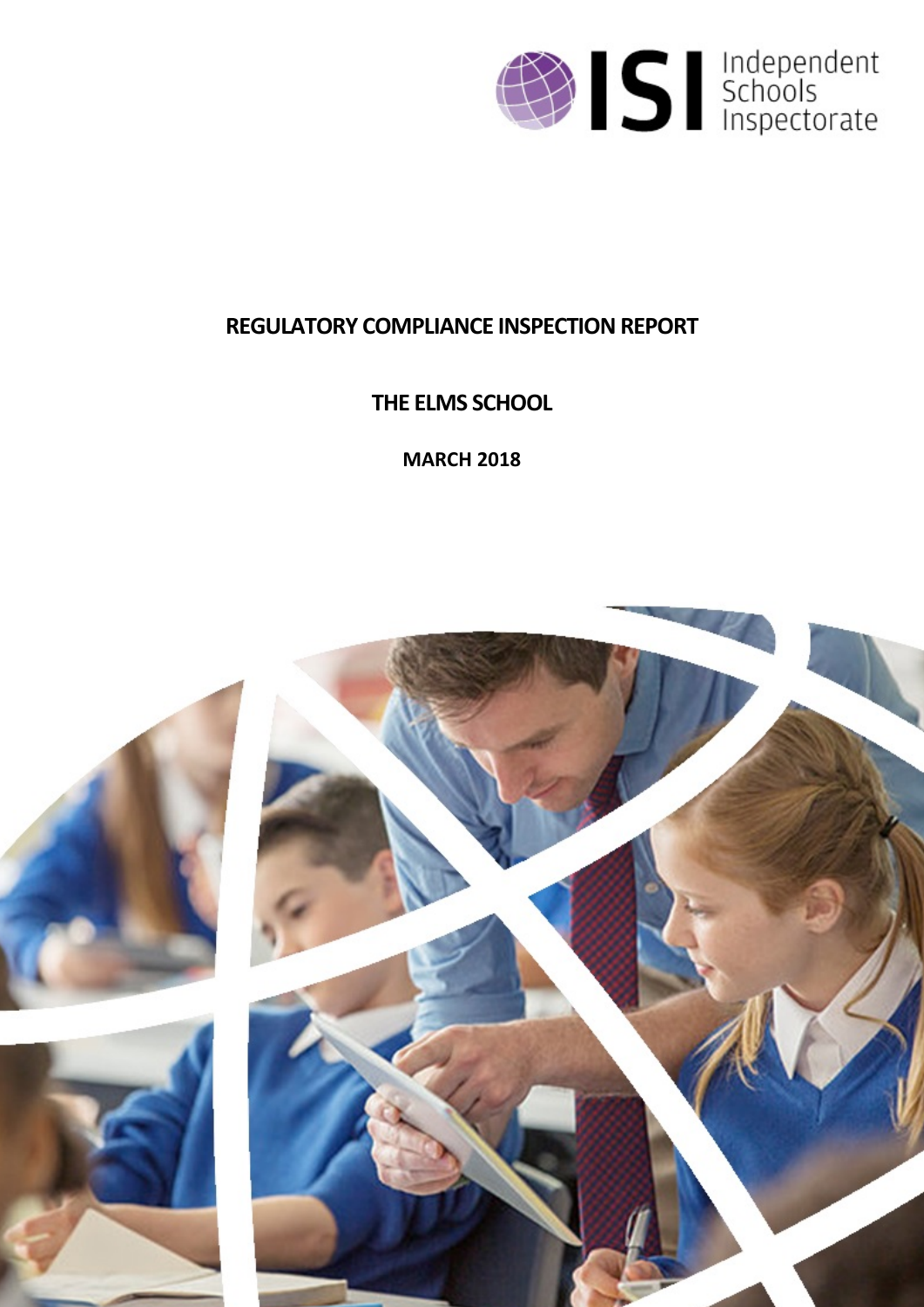**Contents** 2

# **CONTENTS**

|    | <b>SCHOOL'S DETAILS</b>                                                       | 3                       |
|----|-------------------------------------------------------------------------------|-------------------------|
| 1. | <b>BACKGROUND INFORMATION</b>                                                 | 4                       |
|    | <b>About the school</b>                                                       | 4                       |
|    | What the school seeks to do                                                   | 4                       |
|    | About the pupils                                                              | 4                       |
| 2. | <b>REGULATORY COMPLIANCE INSPECTION</b>                                       | 5                       |
|    | <b>Preface</b>                                                                | 5                       |
|    | <b>Key findings</b>                                                           | 6                       |
|    | PART 1 - Quality of education provided                                        | 6                       |
|    | PART 2 – Spiritual, moral, social and cultural development of pupils          | 6                       |
|    | PART 3 - Welfare, health and safety of pupils                                 | 6                       |
|    | PART 4 - Suitability of staff, supply staff, and proprietors                  | 6                       |
|    | <b>PART 5 - Premises of and accommodation at schools</b>                      | 6                       |
|    | <b>PART 6 - Provision of information</b>                                      | $\overline{\mathbf{z}}$ |
|    | PART 7 - Manner in which complaints are handled                               | $\overline{\mathbf{z}}$ |
|    | PART 8 - Quality of leadership in and management of schools                   | 7                       |
|    | THE QUALITY AND STANDARDS OF THE EARLY YEARS FOUNDATION STAGE                 | 8                       |
|    | Overall effectiveness: the quality and standards of the early years provision | 8                       |
|    | Effectiveness of leadership and management                                    | 8                       |
|    | Quality of teaching, learning and assessment                                  | 9                       |
|    | Personal development, behaviour and welfare<br>Outcomes for children          | 9<br>10                 |
|    | Compliance with statutory requirements                                        | 10                      |
|    | Recommendation for further improvement                                        | 10                      |
| 3. | <b>INSPECTION EVIDENCE</b>                                                    | 11                      |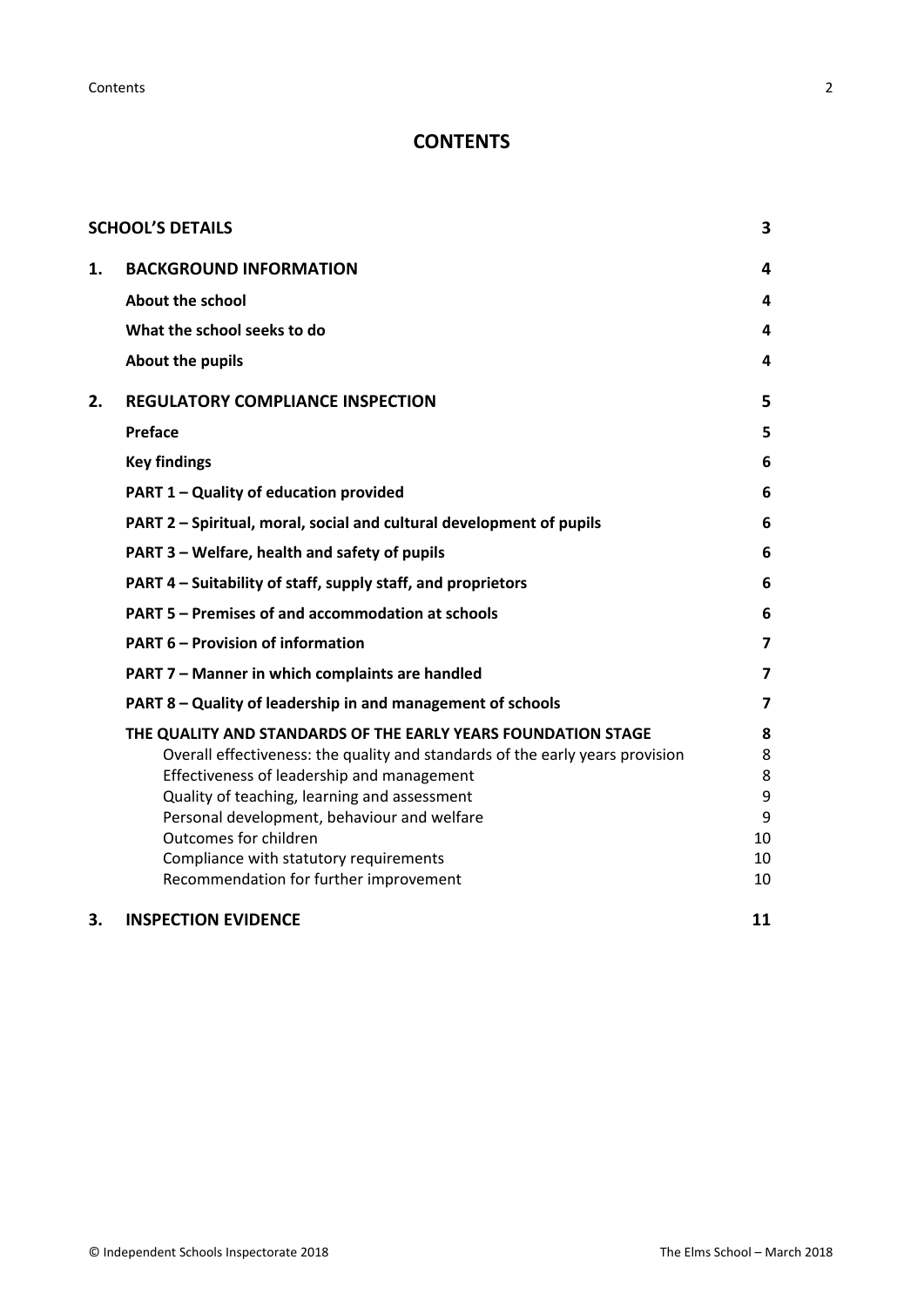# <span id="page-2-0"></span>**SCHOOL'S DETAILS**

| <b>School</b>                    | The Elms School                                                |     |                 |              |
|----------------------------------|----------------------------------------------------------------|-----|-----------------|--------------|
| <b>DfE</b> number                | 830/6000                                                       |     |                 |              |
| <b>Registered charity number</b> | 527180                                                         |     |                 |              |
| <b>Address</b>                   | Derby Road<br>Long Eaton<br>Nottinghamshire<br><b>NG10 4AD</b> |     |                 |              |
| Telephone number                 | 0115 849 4942                                                  |     |                 |              |
| <b>Email address</b>             | elmsschool@trentcollege.net                                    |     |                 |              |
| Headmaster                       | Mr Keith Morrow                                                |     |                 |              |
| <b>Chair of governors</b>        | Mr Andrew Crompton                                             |     |                 |              |
| Age range                        | 6 weeks to 11 years                                            |     |                 |              |
| Number of pupils on roll         | 449                                                            |     |                 |              |
|                                  | <b>Boys</b>                                                    | 271 | Girls           | 178          |
|                                  | Day pupils                                                     | 448 | <b>Boarders</b> | $\mathbf{1}$ |
|                                  | <b>EYFS</b>                                                    | 148 | <b>Juniors</b>  | 301          |
| <b>Inspection dates</b>          | 7 to 8 March 2018                                              |     |                 |              |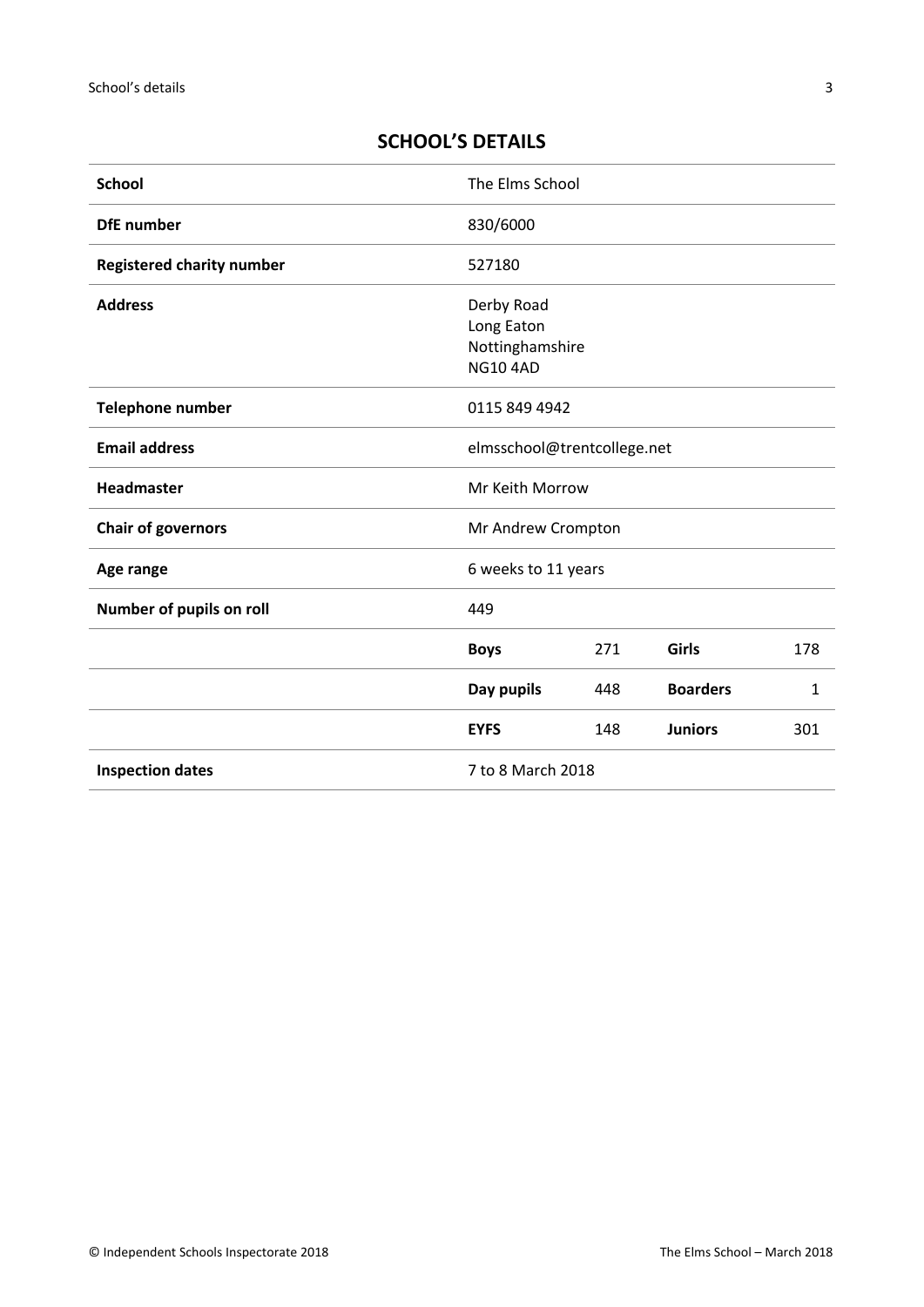## <span id="page-3-0"></span>**1. BACKGROUND INFORMATION**

#### <span id="page-3-1"></span>**About the school**

- 1.1 The Elms School is an independent day school for boys and girls aged 0 to 11 years, founded in 1999 as the junior school to Trent College. The schools share a campus and some facilities, both being owned by Trent College Ltd and overseen by its board of trustees.
- 1.2 The school is organised into 3 phases: the Nursery caters for children under the age of 3 years; Lower Elms is for pupils aged between 4 and 7 years; and Upper Elms is for pupils aged from 7 to 11 years. Since the previous inspection a new building has been constructed for pupils in Year 5. The school's single boarder is accommodated in Trent College. The inspection of boarding provision can be found the senior school report.

#### <span id="page-3-2"></span>**What the school seeks to do**

1.3 The school seeks to provide high-quality academic provision and strong pastoral care, enabling pupils to flourish in a changing world. The school also aims to ensure the well-being and engagement of all members of the school community and to provide an inspirational environment.

#### <span id="page-3-3"></span>**About the pupils**

1.4 The majority of pupils are White British, with a significant minority coming from other backgrounds. Most come from professional families in the nearby cities of Derby and Nottingham. Standardised test data provided by the school indicate that the ability of the pupils is above average. The school has identified 39 pupils as having special educational needs and/or disabilities (SEND), who receive additional support with learning, social and emotional issues. No pupil in the school has an education, health and care plan or a statement of special educational needs. English is an additional language (EAL) for 8 pupils, none of whom requires support in class. The school has identified 168 pupils as being more able or talented, meeting their needs through challenge in the curriculum and extracurricular provision.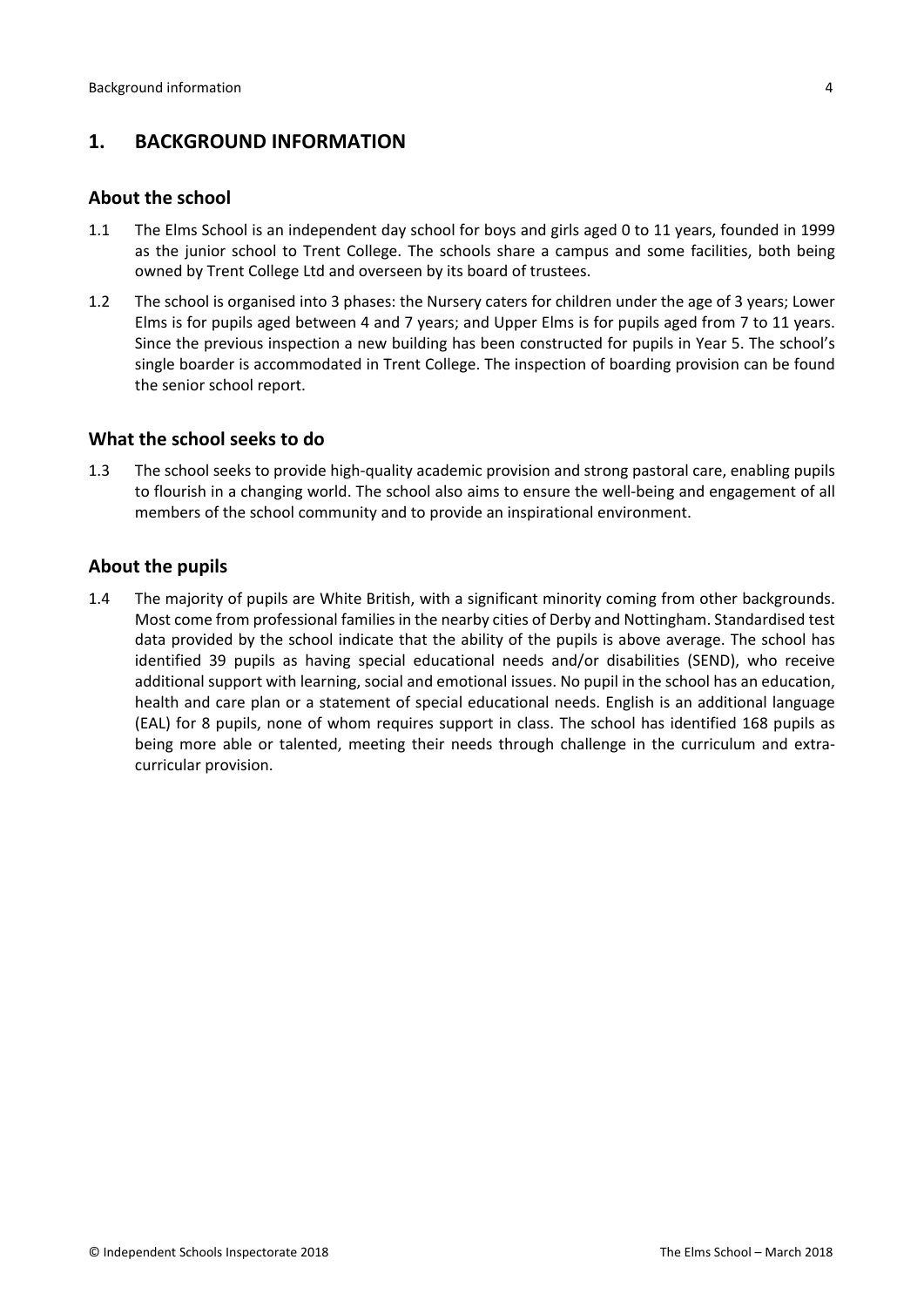## <span id="page-4-0"></span>**2. REGULATORY COMPLIANCE INSPECTION**

### <span id="page-4-1"></span>**Preface**

The registration authority for independent schools is the Department for Education (DfE), which directs inspection according to a specified frequency or at any time where the DfE has particular concerns about a school. The Independent Schools Inspectorate (ISI) is the body approved by the Secretary of State for the purpose of inspecting schools which are, or whose heads are, in membership of the associations which form the Independent Schools Council (ISC) and reporting on the extent to which they meet the Independent School Standards ('the standards') in the Schedule to the Education (Independent School Standards) Regulations 2014. Accordingly, inspection records whether the school meets each of these standards, which are arranged in eight Parts, each of which is divided into separate paragraphs. The inspection of schools that have early years settings not requiring registration similarly records whether the school complies with key provisions of the Early Years Foundation Stage statutory framework, and for registered settings the full range of the Early Years Foundation Stage provisions is considered. Additionally, the inspection reports on the school's accessibility plan under Schedule 10 of the Equality Act 2010 and the ban on corporal punishment under section 548 of the Education Act 1996. It comments on the progress made by the school in meeting the compliance action points set out in the school's most recent statutory inspection.

All association independent schools will have an inspection within three yearsfrom April 2016, in accordance with the Framework and DfE requirements. The inspection may be of COMPLIANCE ONLY or a combined inspection of EDUCATIONAL QUALITY AND COMPLIANCE depending on a number of factors, including findings from their most recent inspection. Schools judged not to meet the standards may also be subject to a progress monitoring visit before their next routine inspection. The progress monitoring visit will judge whether the school has taken the necessary action to meet any un-met standards identified at their previous inspection.

The inspection was also carried out under the arrangements of the ISC Associations for the maintenance and improvement of the quality of their membership.

**This is a COMPLIANCE ONLY inspection and as such reports only on the school's compliance with the standards.** The standards represent minimum requirements and judgements are given either as **met** or as **not met**. All schools are required to meet all the standards applicable to them. Where the minimum requirements are not met, this is clearly indicated in the relevant section of the report and the school is required to take the actions specified.

Inspections do not include matters that are outside of the regulatory framework described above, such as: an exhaustive health and safety audit; compliance with data protection requirements; an in-depth examination of the structural condition of the school, its services or other physical features; contractual arrangements with parents; an investigation of the financial viability of the school or its accounting procedures.

Inspectors may be aware of individual safeguarding concerns, allegations and complaints as part of the inspection process. Such matters will not usually be referred to specifically in published reports in this document but will have been considered by the team in reaching its judgements.

Links to the full regulations and requirements can be found here: The Education [\(Independent](http://www.legislation.gov.uk/uksi/2014/3283/contents/made) School Standards) [Regulations](http://www.legislation.gov.uk/uksi/2014/3283/contents/made) 2014, Early Years Foundation Stage Statutory [Framework.](https://www.gov.uk/government/publications/early-years-foundation-stage-framework--2)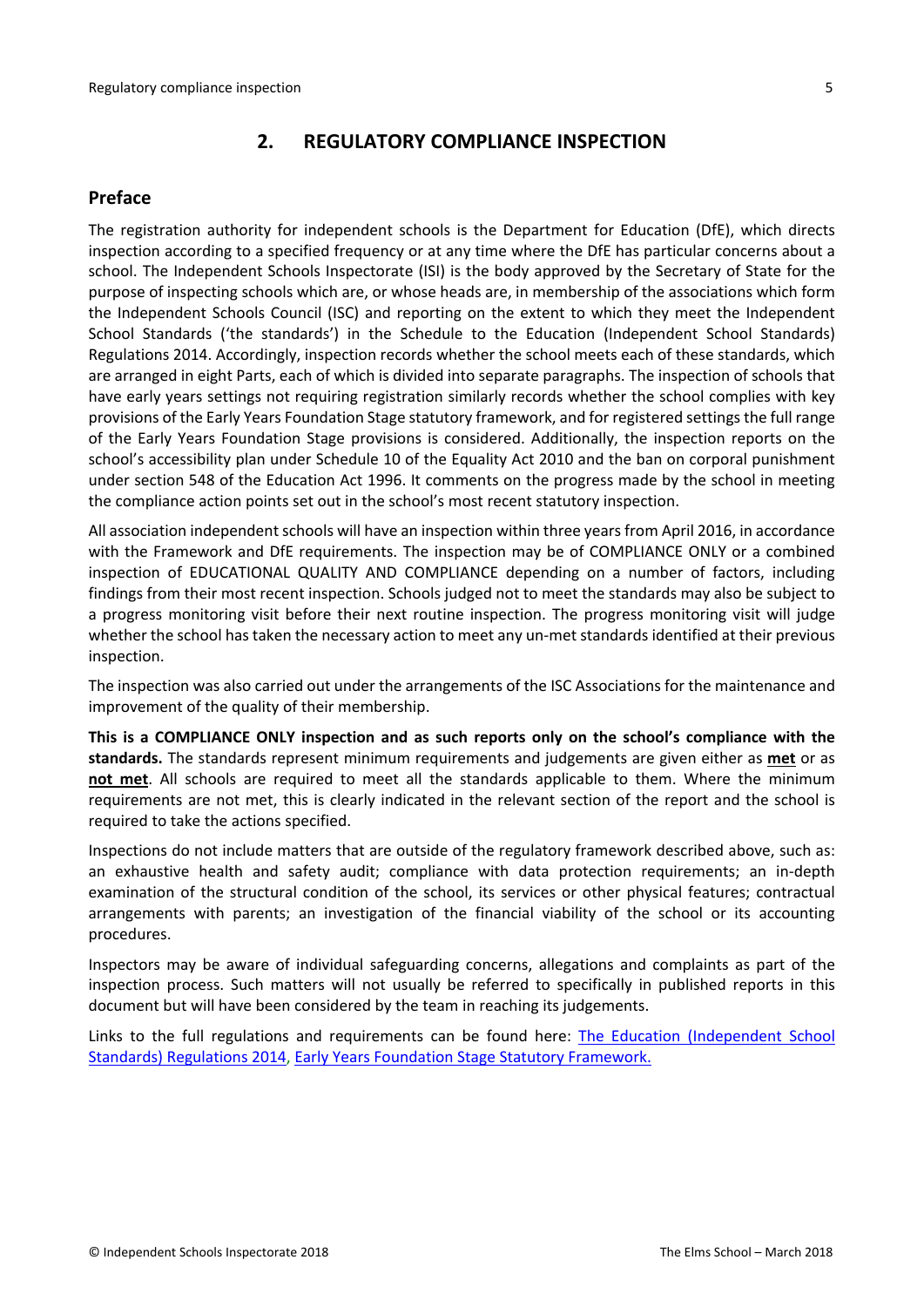### <span id="page-5-0"></span>**Key findings**

2.1 The school meets the standards in the schedule to the Education (Independent School Standards) Regulations 2014, the requirements of the statutory framework for the Early Years Foundation Stage, and associated requirements, and no further action is required as a result of this inspection.

### <span id="page-5-1"></span>**PART 1 – Quality of education provided**

- 2.2 The school uses its own framework to determine attainment, instead of the national framework.
- 2.3 The curriculum is documented, supported by appropriate plans and schemes of work for the pupils and covers the required breadth of material. The teaching enables pupils to make good progress, encompasses effective behaviour management and is supported by suitable resources. A suitable framework for the assessment of pupils' performance is in place.

### **2.4 The standards relating to the quality of education [paragraphs 1–4] are met.**

### <span id="page-5-2"></span>**PART 2 – Spiritual, moral, social and cultural development of pupils**

- 2.5 Principles and values are actively promoted which facilitate the personal development of pupils as responsible, tolerant, law-abiding citizens.
- **2.6 The standard relating to spiritual, moral, social and cultural development [paragraph 5] is met.**

### <span id="page-5-3"></span>**PART 3 – Welfare, health and safety of pupils**

- 2.7 Arrangements are made to safeguard and promote the welfare of pupils by means that pay due regard to current statutory guidance; good behaviour is promoted; bullying is prevented so far as reasonably practicable; health and safety requirements are met, including those relating to fire safety; provision is made for first aid. Pupils are properly supervised; admission and attendance registers are maintained, as required, and there is a strategic approach to risk assessment. A disability access plan is in place.
- **2.8 The standardsrelating to welfare, health and safety [paragraphs 6–16], the requirement of Schedule 10 of the Equality Act 2010, and the ban on corporal punishment undersection 548 of the Education Act 1996 are met.**

### <span id="page-5-4"></span>**PART 4 – Suitability of staff, supply staff, and proprietors**

- 2.9 The school makes appropriate checks to ensure the suitability of staff, supply staff, and proprietors and a register is kept as required.
- **2.10 The standards relating to the suitability of those in contact with pupils at the school [paragraphs 17–21] are met.**

### <span id="page-5-5"></span>**PART 5 – Premises of and accommodation at schools**

- 2.11 Suitable toilet, changing and showering facilities for pupils and appropriate accommodation for their medical and therapy needs are provided. The premises are maintained to a standard commensurate with health and safety; acoustics and lighting are appropriate; water provision is adequate. Suitable outdoor space is provided for physical education and outdoor play.
- **2.12 The standards relating to the premises and accommodation [paragraphs 22–31] are met.**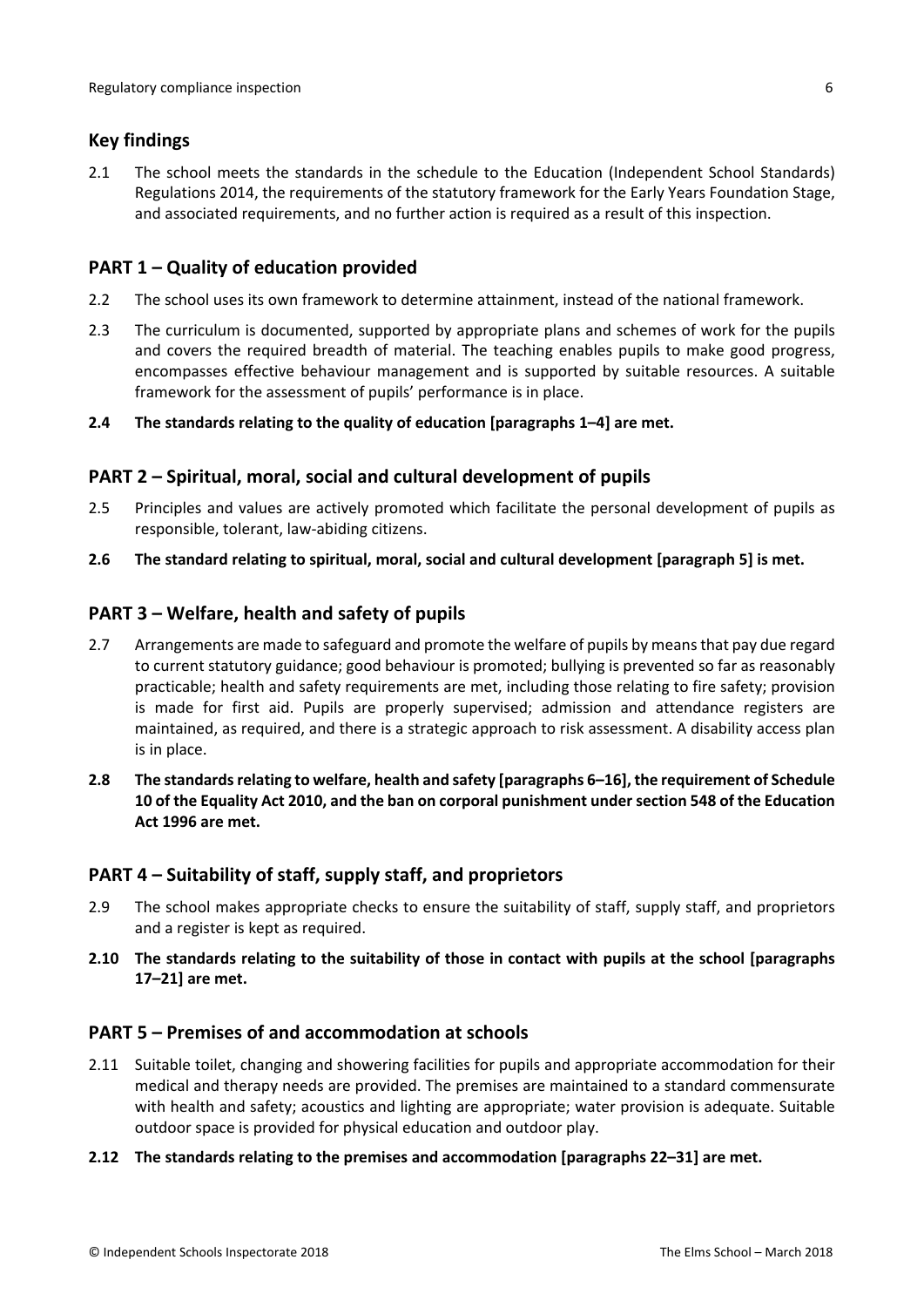### <span id="page-6-0"></span>**PART 6 – Provision of information**

2.13 A range of information is variously published, provided or made available to parents, inspectors and the Department for Education. These include details about the proprietor, the ethos of the school and the curriculum, and of the school's arrangements for admission, behaviour and exclusions, bullying, health and safety, first aid, details of the complaints procedure, and the number of complaints registered under the formal procedure during the preceding school year, and the provision for those with education, health and care plans or English as an additional language. They also include particulars of the school's academic performance during the preceding school year, and its results in public examinations, inspection reports and (for parents only) a report at least annually of their own child's progress. The safeguarding policy is posted on the school's website.

### **2.14 The standard relating to the provision of information [paragraph 32] is met.**

### <span id="page-6-1"></span>**PART 7 – Manner in which complaints are handled**

- 2.15 Parental complaints, if any, are handled effectively through a three-stage process, (informal, formal and a hearing before a panel of three, one of whom is independent of the school). Each stage has clear time scales, and at the third stage the panel can make findings and recommendations which are communicated to the complainant. Records are kept appropriately, including of any action taken, whether or not a complaint is successful.
- **2.16 The standard relating to the handling of complaints [paragraph 33] is met.**

### <span id="page-6-2"></span>**PART 8 – Quality of leadership in and management of schools**

- 2.17 The proprietor ensures that the leadership and management demonstrate good skills and knowledge, and fulfil their responsibilities effectively, so that the other standards are consistently met and they actively promote the well-being of the pupils.
- **2.18 The standard relating to leadership and management of the school [paragraph 34] is met.**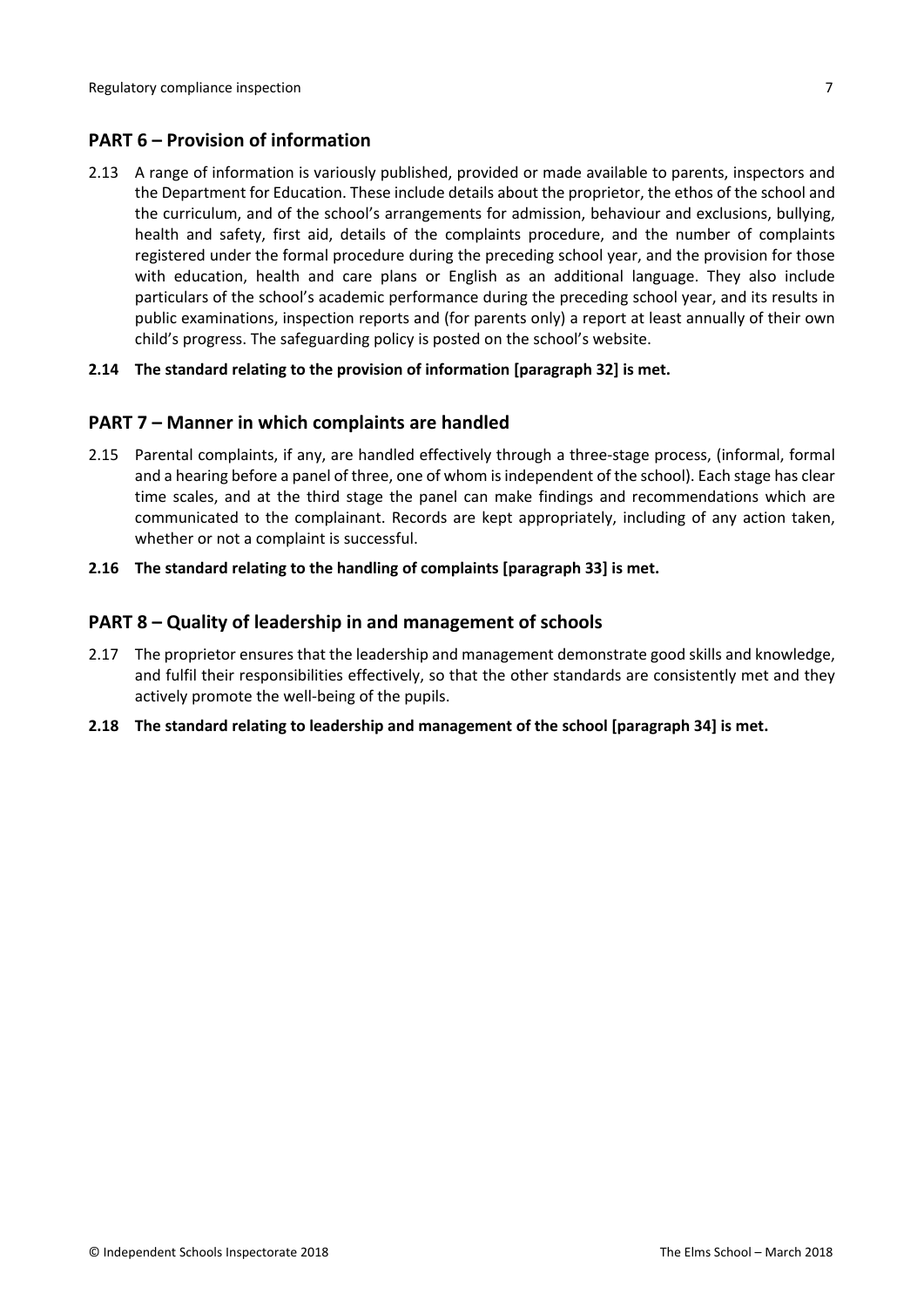### <span id="page-7-0"></span>**THE QUALITY AND STANDARDS OF THE EARLY YEARS FOUNDATION STAGE**

#### <span id="page-7-1"></span>**Overall effectiveness: the quality and standards of the early years provision**

- 2.19 The overall effectiveness of the early years provision is outstanding.
- 2.20 The setting provides excellent learning and care, which is highly effective in meeting the needs of the range of children who attend. All children make excellent progress from their starting points and are very well prepared for the transition to the next stage in their education. Children's personal and emotional development is outstanding. They feel safe and secure and enjoy coming to the setting. Members of staff have an excellent understanding of safeguarding and welfare requirements, and fulfil their responsibilities for protecting children in their care diligently.
- 2.21 Since the previous inspection and in fulfilment of its recommendations, the management structure has been strengthened and all policies are rigorously monitored to ensure that they meet the most recent requirements. Strong leadership with a clear vision for the future ensures that the setting demonstrates highly evaluative practice and secures continuous improvement for the improvement of children's life chances.

#### <span id="page-7-2"></span>**Effectiveness of leadership and management**

- 2.22 The effectiveness of leadership and management is outstanding.
- 2.23 Leaders demonstrate an ambitious vision and have high expectations for children in all aspects of the care and education they provide. Governance is strong and works closely with leadership and management to ensure that welfare and safeguarding requirements are implemented effectively and rigorously adhered to by all members of staff. Leaders undertake robust self-evaluation to ascertain the quality of provision and outcomes for the children. Areas for development are identified through a collaborative process and prioritised for implementation.
- 2.24 Leaders place great emphasis on staff development. Staff are well qualified and their performance is carefully monitored by annual appraisal, supported by an effective system of supervisions, enabling staff to discuss issues and identify solutions as they arise. All staff regularly attend a wide range of professional development courses to ensure that they keep their practice up to date. High priority is given to safeguarding and the rigorous implementation of all health and safety policies to ensure that children are kept safe. Regular update training for child protection ensures that all staff are knowledgeable about every aspect of safeguarding, including measures to prevent radicalisation and extremism. The setting's stated values reflect those of British society, and are strongly promoted by staff.
- 2.25 Leaders and managers promote a consistent and positive approach to behaviour management which helps guard against bullying and discrimination, and serves to promote equality and tolerance of diversity. Staff act as excellent role models for the expected norms of behaviour, enabling children to become confident learners and show respect towards one another. The curriculum is very well planned and meets the relevant statutory requirements whilst responding to the needs and interests of children. The education programmes provide many opportunities for children to increase their communication and language, support their personal, social and emotional development, and develop their physical skills. Assessment data is regularly analysed to identify both the progress made by children and gaps in provision, and areas that require further attention are quickly identified and addressed. This thorough evaluation ensures that children are given a very good start and are well prepared for the next stage in their education.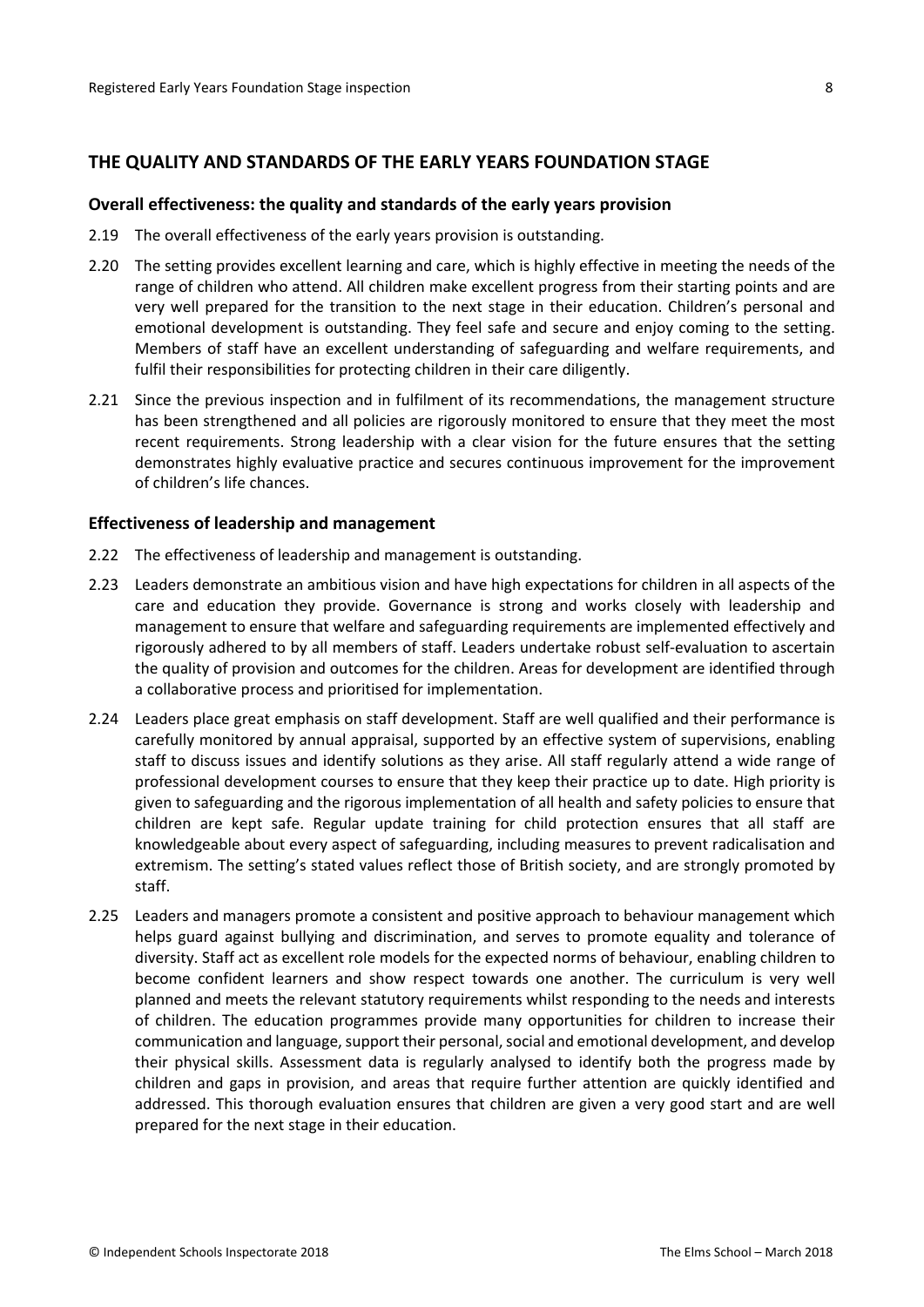2.26 In discussions and in their pre-inspection questionnaire responses, parents were extremely positive about the setting. They felt that it is a true partnership and that their views are always taken into consideration. Parents said that they are extremely well informed about the progress their children are making and greatly value daily email reports on their children's activities during the day. Parents feel valued and said that their children benefit from the exemplary standards of individual care and the highly approachable staff in the setting.

#### <span id="page-8-0"></span>**Quality of teaching, learning and assessment**

- 2.27 The quality of teaching, learning and assessment is outstanding.
- 2.28 Well-qualified staff have an excellent understanding of the requirements of the EYFS and how young children learn. Detailed planning shows that staff have high expectations of what each child can achieve in relation to their ages and stages of development. They plan appropriate activities to enthuse the children, and know when to intervene to move the learning on. For example, toddlers enjoyed exploring how to make different patterns in the sand, using toy wheeled vehicles, with staff asking them to find other things to make patterns with. Detailed assessment information, including the likes and dislikes and the daily routine of each child, is gathered on entry to the setting. This is used effectively to ensure that each child is provided with stimulating activities, enabling them to make progress. Regular assessments, recorded on an online system, contribute to the staff's extensive knowledge about what each child can do and help them to plan the next steps for each child's learning and development. Care is taken to ensure that any who are falling behind are given additional support.
- 2.29 Staff readily engage with children during routine activities and take every opportunity to develop language and social skills, such as talking to them about what they are going to do when helping them change their shoes and reminding them to share and to play together. They communicate with the younger children through sign language and songs to help their understanding and model language well, so that the older children develop their vocabulary. All staff are aware of the need to promote equality and celebrate diversity. Celebrations of different cultures are displayed, although there are fewer resources available to enable children to become aware of the differing needs of those with disabilities. Well-established routines to encourage independence and confidence, and sensitively handled transitions help children prepare for the next stage in their learning.
- 2.30 The importance of engaging with parents permeates the setting, and this has led to very positive partnerships being established. Parents are fully involved in their children's learning and readily contribute to assessments. They felt that they are kept very well informed on a regular basis about the progress their children are making and how they can support learning at home.

#### <span id="page-8-1"></span>**Personal development, behaviour and welfare**

- 2.31 The personal development, behaviour and welfare of children are outstanding.
- 2.32 There is a very strong commitment to developing very warm and caring relationships between staff and children. All staff are very supportive of each child's efforts and achievements which nurtures a positive environment, enabling children to thrive, develop their confidence and become active learners. Children show great pleasure and enthusiasm as they investigate and explore. They join in with songs, clapping as a sign of enjoyment, and invent their own activities when using the treasure baskets and choosing their own toys to play with. Children are encouraged to try things for themselves and experiment, such as when finding different ways to wash the farm animals in the soapy water. They are learning to take risks within a safe environment, such as learning to climb up the steps to the slide.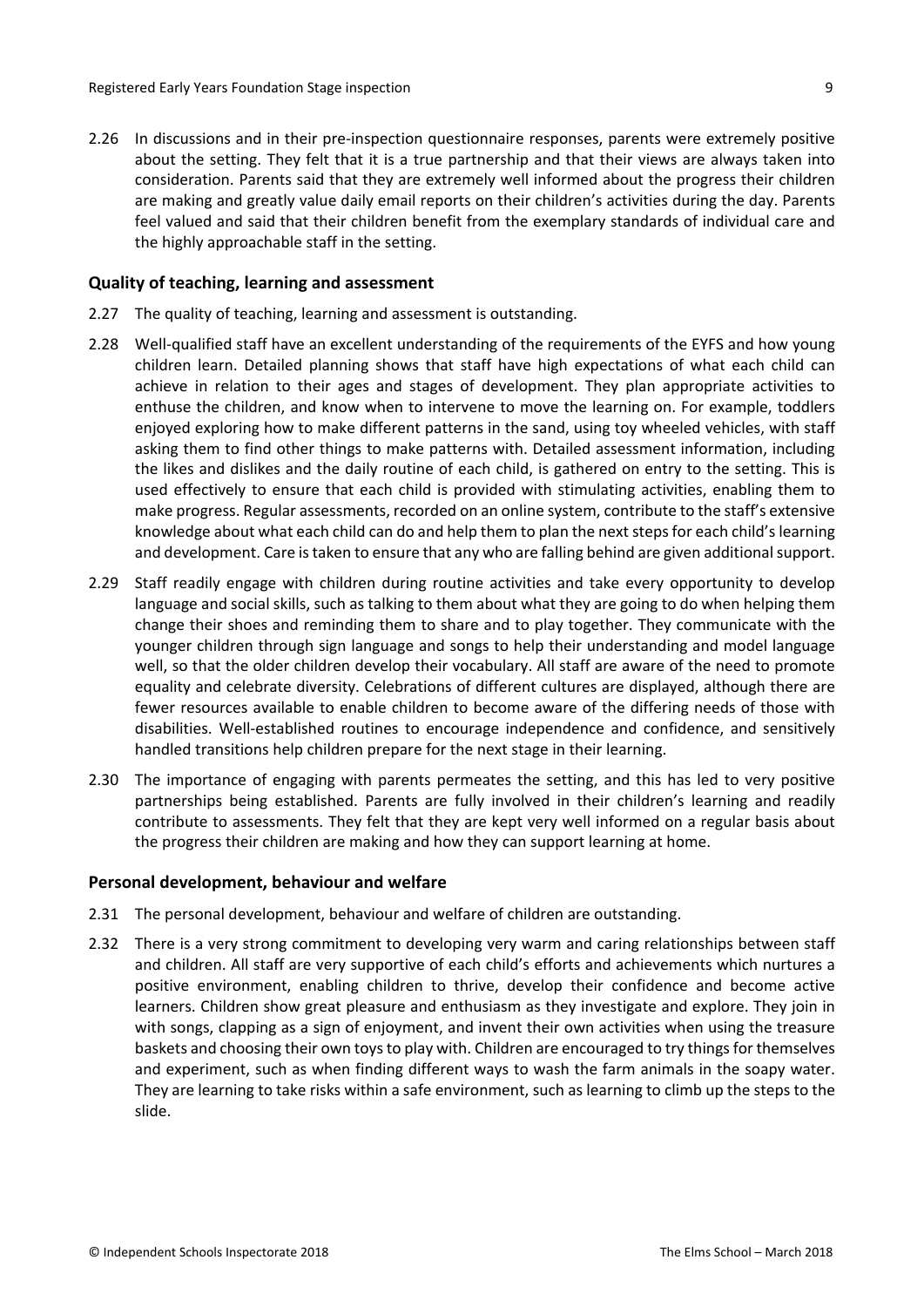- 2.33 Physical and emotional health is given a high priority. Children readily seek reassurance from staff whenever they need it and staff are very responsive to each child's needs, such as when calming a very tired child down with songs so that they were able to go to sleep. Parents commented that they are very pleased with the high standard of emotional support given to their children and how they feel that they entirely trusted the setting to look after their children in the very best way. A very wellplanned system for preparing children for the move to the next age group room is in place. Staff take time to ensure that each child is ready for the move and that the new staff get to know as much as possible about each child so that it becomes a seamless transition.
- 2.34 Systems for registration and tracking absence ensure high levels of attendance. Staff ensure that children do not have access to social media, and strict guidelines about the use of photography in the setting are in place. Personal hygiene routines are well embedded and carefully followed by everyone. Children are learning how to lead a healthy lifestyle through regular access to the outdoor learning area and the wider school grounds for exercise, and by the provision of nutritionally balanced lunches with fruit and vegetables for snacks.
- 2.35 Children demonstrate excellent behaviour and respect for one another. Older children were seen playing together and helping one another, whilst younger ones were encouraged to join in with applause to celebrate each other's successes. Staff give gentle reminders about how to behave, such as reminding children not to throw a toy in case they hurt someone. Good manners are encouraged at all times. The children's personal development is supported by excellent role modelling by staff which helps them develop respect for others and prepares them to contribute to wider society and life in Britain.

#### <span id="page-9-0"></span>**Outcomes for children**

- 2.36 Outcomes for children are outstanding.
- 2.37 All children, including those with EAL and/or SEND, make good or better progress from a wide range of starting points. Carefully targeted interventions provide suitable support in order to help narrow any gaps in learning.
- 2.38 Babies are well supported by adults so as to be able to clap to rhythms and join in with songs and repeat phrases when being read to, showing great enjoyment in these activities. They are learning to use sign language to help them communicate with those around them. Babies were seen playing with building bricks and were able to build towers and place rings in the right order according to size. Toddlers are beginning to repeat words, and try to use them when talking to adults. They are starting to show interest in early writing skills as they use wax balls to mark make, whilst also developing their fine motor skills. Toddlers make good use of the outside area to develop gross motor skills, climbing on the apparatus, jumping over objects and learning to use the wheeled vehicles. Children display high levels of engagement and curiosity and enjoy exploring what the setting has on offer.
- 2.39 The setting is highly successful in meeting its aims to provide a happy and caring environment where children acquire a zest for learning.

#### <span id="page-9-1"></span>**Compliance with statutory requirements**

<span id="page-9-2"></span>**2.40 The school's registered provision for childcare meets the requirements of the Childcare Act 2006 and no action is required.**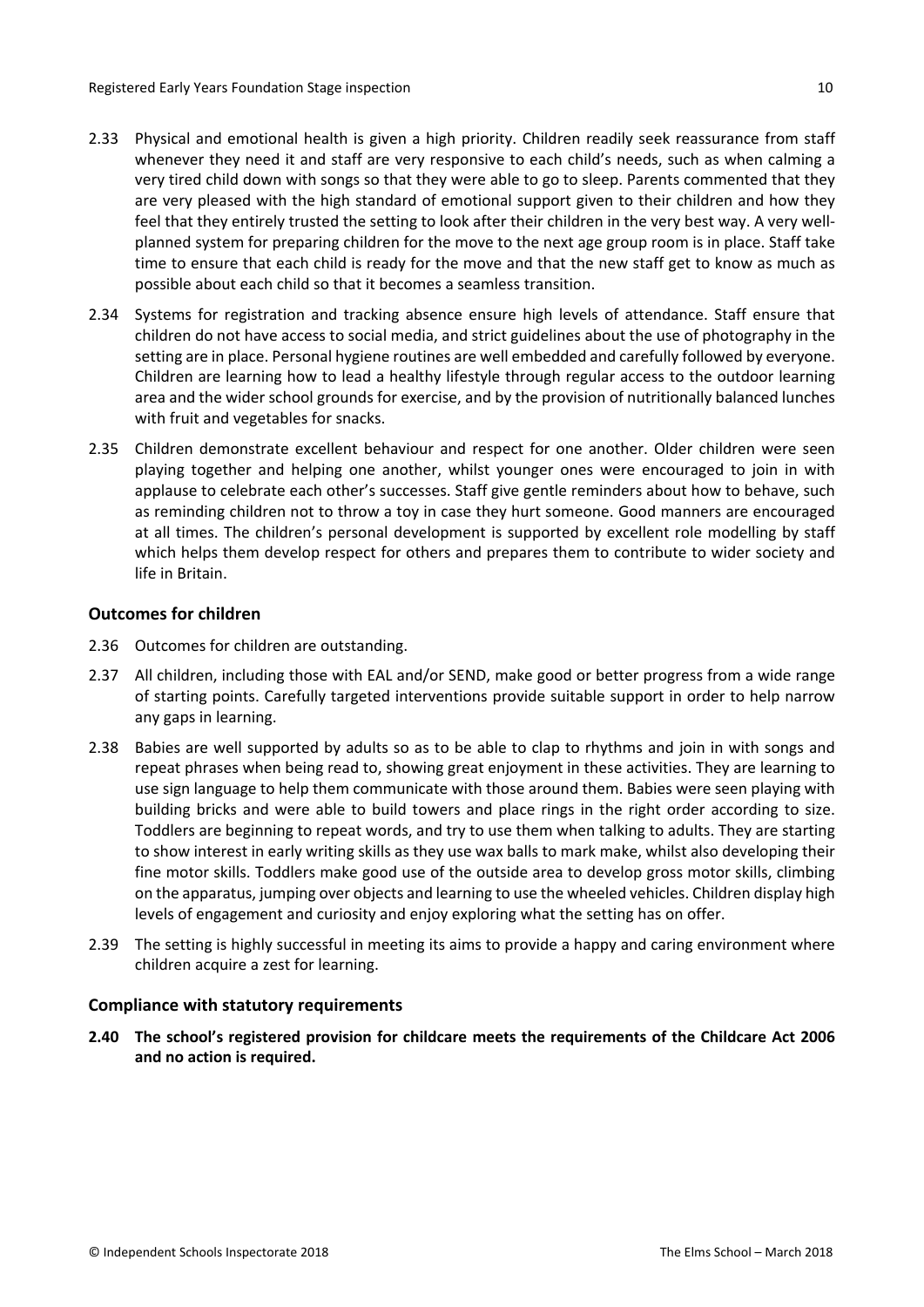### **Recommendation for further improvement**

The school is advised to make the following improvement to its provision for children in the early years.

 Increase the range of resources available to help children to learn about the needs of those with disabilities.